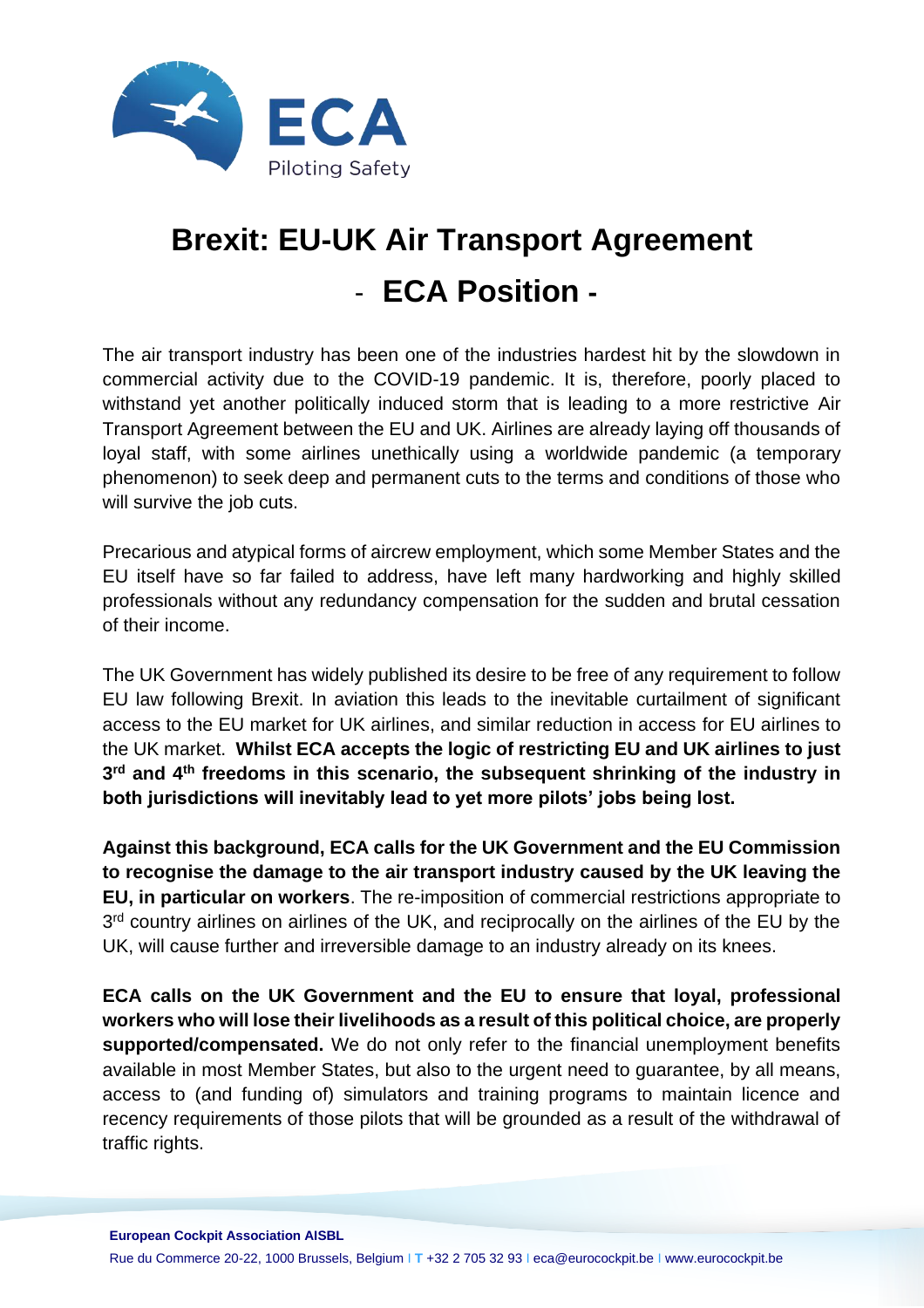#### **Designation and ownership & control requirements**

**ECA supports, in principle, the EU position on designation requirements for airlines**. ECA has a long-standing criticism of the loose and unenforceable definition of principal place of business (PPoB), according to which an airline can conveniently nominate a country of its choice as its PPoB without this country 'hosting' a substantial part of the airlines' operations, along with the need to define the responsibilities of both the regulators and airline of a Member State (other than the PPoB) where an airline has a secondary place of business (an operational base). **ECA is concerned at, and strongly opposes the UK position of seeking to evade any real test for the ownership, effective control or regulatory control beyond issuing an AOC**, particularly as it seeks to impose this on the EU but not on the UK.

The UK position seeks to restrict the ownership and effective control of EU airlines to the EU, UK and their nationals, but not have any restrictions on who might own and control UK airlines operating in competition on routes to the EU. Under the UK proposal, an EU airline can be owned, directly or through majority ownership, and effectively controlled the by the United Kingdom and/or nationals of the UK. This would allow UK airlines to circumvent the market restrictions linked to this agreement. Additionally, the absence of ownership and control restriction on UK airlines would enable third countries' airlines to gain control of UK airlines and enjoy the rights granted by this agreement; rights that they would not necessarily enjoy through their own Air Transport Agreement with the EU.

If stronger social and competition clauses are agreed and the definition of principal place of business improved to include a substantial part of the airline's aviation activity, ECA *may* be able to support the idea of majority ownership and effective control being extended to each other's nationals on the basis of reciprocity.

However, it is worth reiterating that this is *not* an idea ECA supports *except* where full and maintained alignment of safety, employment, competition and consumer protections are guaranteed. **ECA would also not support the watering down of AOC and other regulatory requirements** being maintained with the designating party. Under this specific agreement, **the EU Commission should be empowered to conduct the audit and enforce this rule for EU designated airlines, which would be coherent with the EU proposal that considers the EU as a single entity/one Party to the Agreement**.

Member States are not always capable to take decisions that could have negative impact on the carriers established in their territory. This puts the Commission in the difficult position of potentially challenging the assessment made by the national authorities. This is not sustainable; the criteria should be assessed by the EU Commission (after close consultation with Member States and stakeholders) in order for them to be consistently and homogenously applied across the EU. Regular review should be performed to prevent adverse shifts in the situation initially approved. A mechanism under which airlines have an obligation to disclose information and cooperate with the Commission's services should be put in place.

**European Cockpit Association AISBL**

Rue du Commerce 20-22, 1000 Brussels, Belgium I **T** +32 2 705 32 93 I eca@eurocockpit.be I www.eurocockpit.be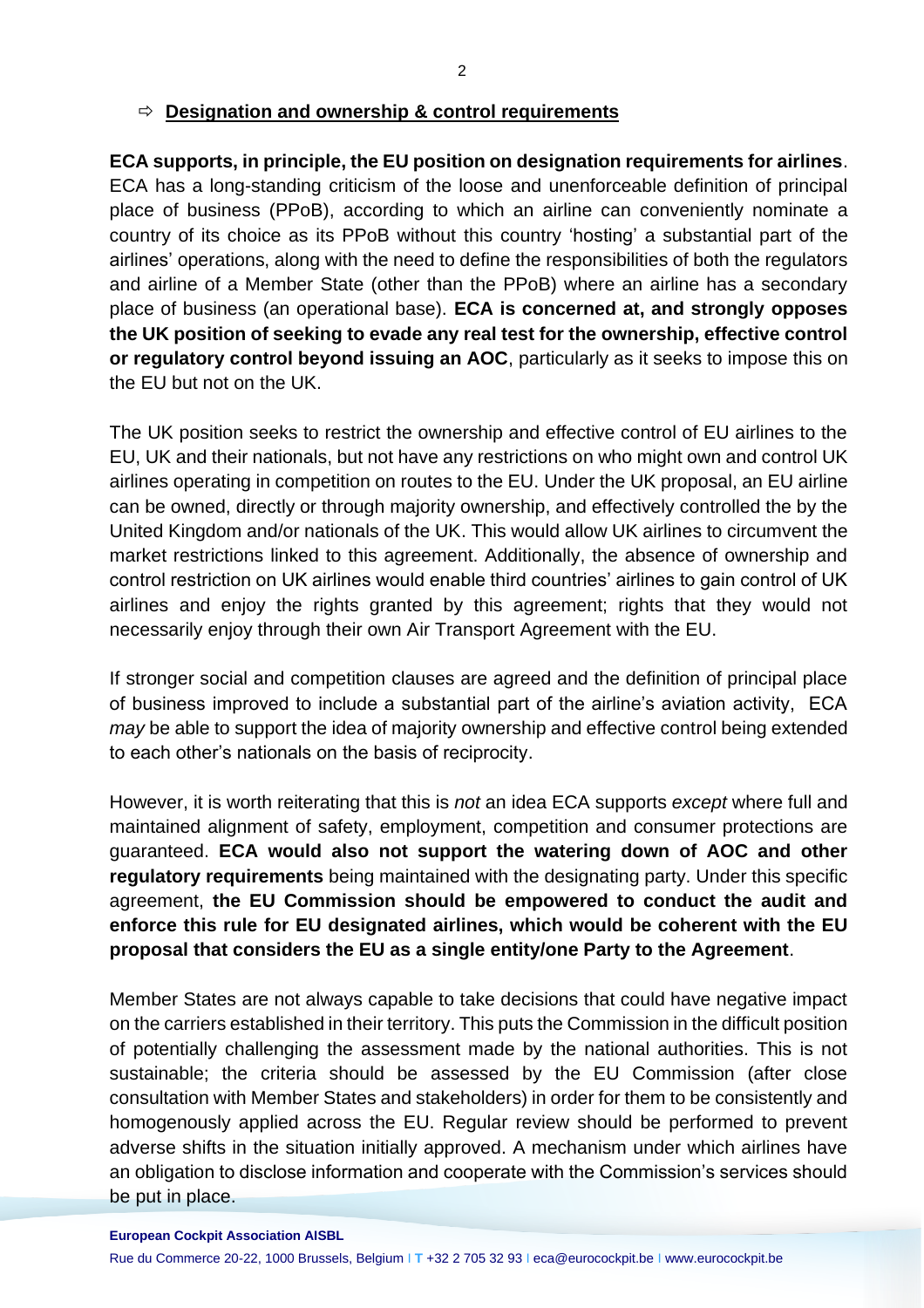To conclude and summarize, **ECA can only support two (alternative) positions**. Either a) full alignment and effective enforcement of the EU proposed stronger social, safety, employment, competition and consumer protections are guaranteed and reciprocal majority ownership and effective control can then be granted to each other's nationals – or b) full own Party's majority ownership and effective control provisions must be applied to both parties.

#### **Wet-lease**

Wet-lease has often been (ab)used to circumvent the immigration, taxation and social legislation of the country of the AOC, to outsource jobs to third countries where labour is cheaper. **ECA argues in favour of the EU restrictions proposed for wet-lease from third countries** (time limits, technical and seasonal needs). This is even more important in the agreement with the UK, who propose little or no effective restriction on foreign ownership and control.

# **Social protections**

**ECA applauds the EU for proposing comprehensive social protections**, spelling out the need for any Air Transport Agreement to ensure protections for workers are both maintained and improved (Title III, Chapter two, Section 5). ECA would argue that, particularly with the broad applicability of these provisions across the whole economy, employers' and employees' representative organisations must have the right of standing to raise issues caused by the agreement and seek their resolution through the disputes resolution procedure**. Should air transport be eventually carved out from the broader agreement, all the provisions of Title III, Chapter two, Section 5 will have to equally apply to aviation workers on a non-discriminatory basis**.

The UK position on social issues is of mere 'consultation' if the agreement is used to undermine current levels of protection and it asserts that future employee rights are entirely for each party to decide for themselves. This leaves a gaping opportunity for flagrant social dumping practices and **ECA strongly opposes this abandonment of the rights of those professionals who provide an essential infrastructure service.**

# **Legal uncertainty in case of no deal**

Finally, ECA is alarmed by the apparent lack of concern on achieving an agreement within the given time. Given that it is a rare occurrence for an Air Transport Agreement to be effectively cancelled without another taking its place, **ECA is concerned for the legal position of airlines, passengers and particularly the aircraft commander and their crew on January the 1st, 2021 if no EU-UK Air Transport Agreement is reached beforehand.**